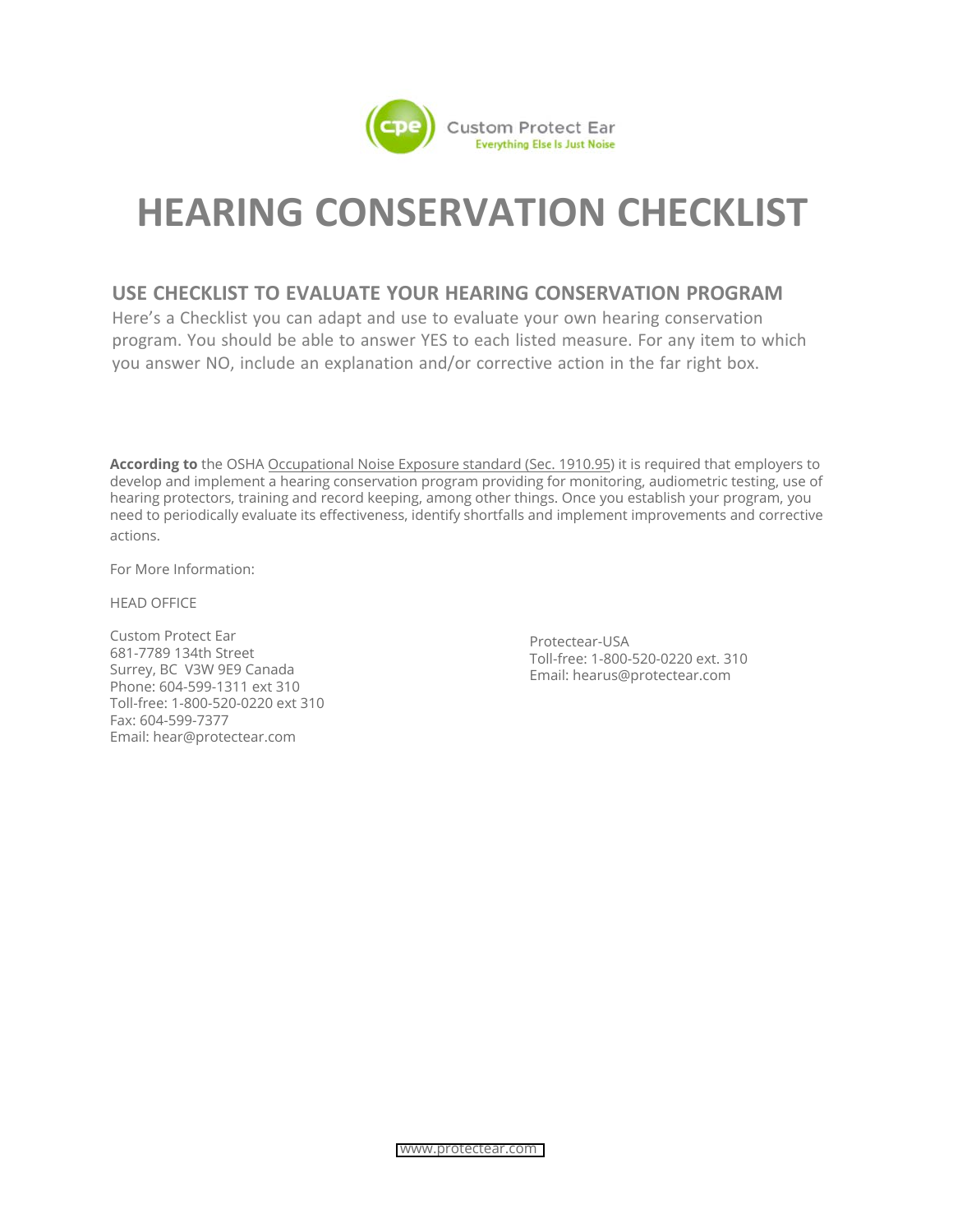## **\_\_\_\_\_\_\_\_\_\_\_\_\_\_\_\_COMPANY HEARING CONSERVATION PROGRAM CHECKLIST**

| <b>TRAINING &amp; EDUCATION</b>                                                 |     |                |                                            |  |
|---------------------------------------------------------------------------------|-----|----------------|--------------------------------------------|--|
| <b>Item</b>                                                                     | Yes | N <sub>0</sub> | <b>Comment/Corrective</b><br><b>Action</b> |  |
| Training conducted at least once a year                                         |     |                |                                            |  |
| Training provided by qualified instructor                                       |     |                |                                            |  |
| Effectiveness of each training program evaluated                                |     |                |                                            |  |
| Contents of training program revised periodically and                           |     |                |                                            |  |
| in response to new conditions, procedures, equipment                            |     |                |                                            |  |
| or other aspects affecting noise exposure                                       |     |                |                                            |  |
| Managers and supervisors directly involved in training                          |     |                |                                            |  |
| Training supplemented with visuals, posters, handouts,                          |     |                |                                            |  |
| etc.                                                                            |     |                |                                            |  |
| Personal training provided to employees having                                  |     |                |                                            |  |
| problems with hearing protection equipment                                      |     |                |                                            |  |
| Personal training provided to employees showing                                 |     |                |                                            |  |
| hearing threshold shifts(1)                                                     |     |                |                                            |  |
| <b>SUPERVISOR ENGAGEMENT</b>                                                    |     |                |                                            |  |
| <b>Item</b>                                                                     | Yes | N <sub>0</sub> | <b>Comment/Corrective</b>                  |  |
|                                                                                 |     |                | <b>Action</b>                              |  |
| Supervisors have knowledge necessary to supervise                               |     |                |                                            |  |
| use and care of hearing protectors by employees they                            |     |                |                                            |  |
| oversee                                                                         |     |                |                                            |  |
| Supervisors themselves wear and properly use and<br>care for hearing protectors |     |                |                                            |  |
| Supervisors report and receive guidance when                                    |     |                |                                            |  |
| employees refuse to wear hearing protectors                                     |     |                |                                            |  |
| Supervisors report and receive guidance when                                    |     |                |                                            |  |
| employees don't show up for hearing tests or training                           |     |                |                                            |  |
| Supervisors trained to use discipline to enforce hearing                        |     |                |                                            |  |
| conservation program requirements                                               |     |                |                                            |  |
| Supervisors receive retraining periodically and when                            |     |                |                                            |  |
| necessitated by changes in conditions, equipment,                               |     |                |                                            |  |
| procedures or other items affecting noise exposure                              |     |                |                                            |  |
| <b>NOISE MEASUREMENT</b>                                                        |     |                |                                            |  |
| <b>Item</b>                                                                     | Yes | N <sub>0</sub> | <b>Comment/Corrective</b>                  |  |
|                                                                                 |     |                | <b>Action</b>                              |  |
| All essential noise studies performed                                           |     |                |                                            |  |
| Purpose of each noise study clearly explained                                   |     |                |                                            |  |
| Employees exposed to noise notified of exposure and                             |     |                |                                            |  |
| risks to hearing                                                                |     |                |                                            |  |
| Results routinely transmitted to supervisors and other                          |     |                |                                            |  |
| key individuals                                                                 |     |                |                                            |  |
| Results recorded in health records of exposed                                   |     |                |                                            |  |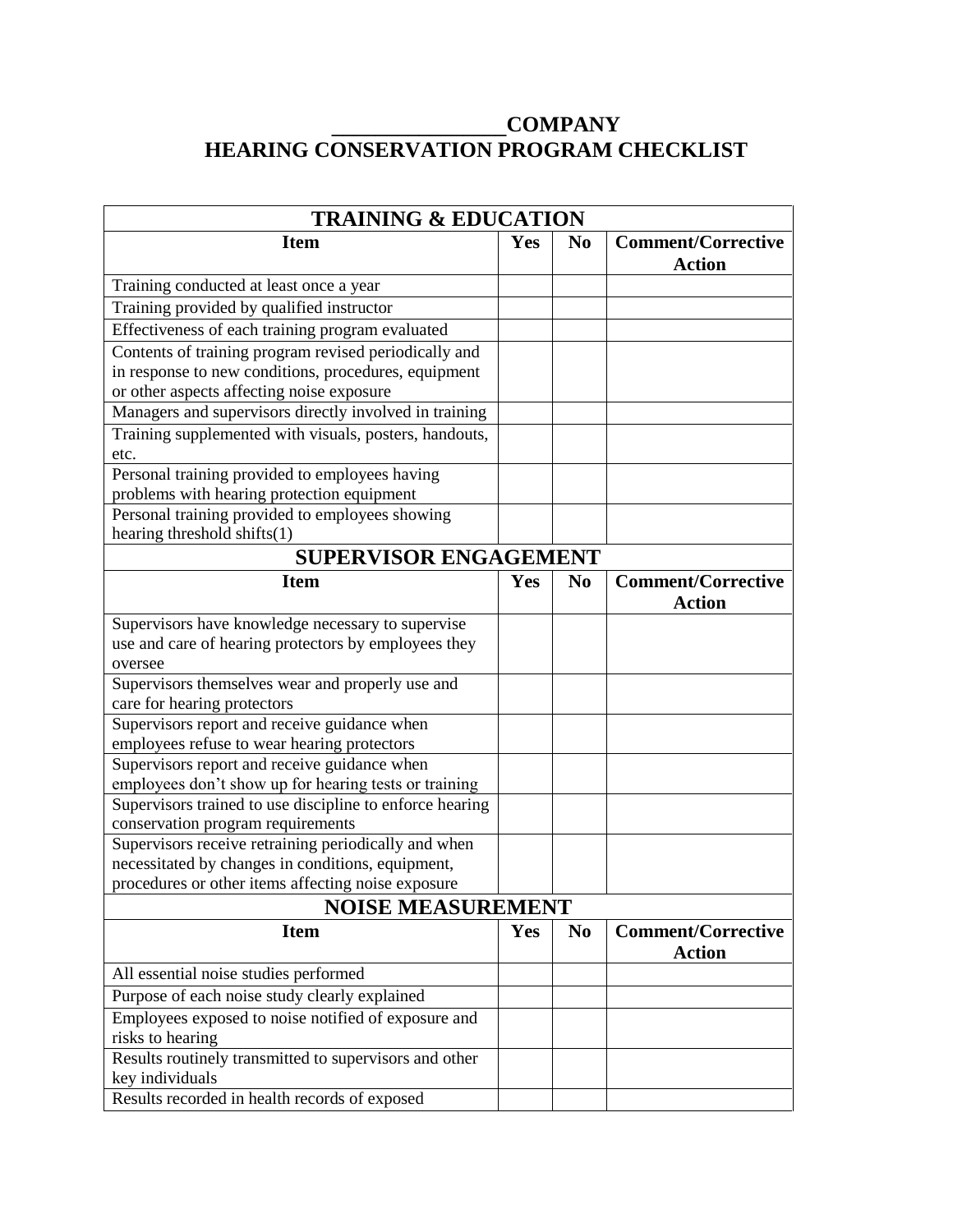| employee                                                        |            |    |                           |
|-----------------------------------------------------------------|------------|----|---------------------------|
| Noise maps created and properly used                            |            |    |                           |
| Noise measurement results used to select and procure            |            |    |                           |
| appropriate hearing protection equipment                        |            |    |                           |
| Noise measurement results used to modify physical               |            |    |                           |
| layout or design or facility                                    |            |    |                           |
| Noise measurement results used to locate and relocate           |            |    |                           |
| employees                                                       |            |    |                           |
| New or follow-up noise measurements taken in                    |            |    |                           |
| response to changes to work area, equipment,                    |            |    |                           |
| processes or other conditions affecting noise exposure          |            |    |                           |
| Are steps taken to include or exclude employees in              |            |    |                           |
| hearing loss prevention programs when noise                     |            |    |                           |
| exposures change significantly                                  |            |    |                           |
| <b>ENGINEERING &amp; ADMINISTRATIVE CONTROLS</b>                |            |    |                           |
| <b>Item</b>                                                     | Yes        | No | <b>Comment/Corrective</b> |
|                                                                 |            |    | <b>Action</b>             |
| Noise controls prioritized                                      |            |    |                           |
| Cost-effectiveness of each option considered                    |            |    |                           |
| Employees and supervisors apprised of noise control             |            |    |                           |
| measures taken or planned                                       |            |    |                           |
| Employees and supervisors consulted on noise control            |            |    |                           |
| measures taken or planned                                       |            |    |                           |
| Employees and supervisors consulted on operation of             |            |    |                           |
| noise control measures taken or planned                         |            |    |                           |
| Noise control measures monitored for effectiveness              |            |    |                           |
| Full potential for administrative controls evaluated,           |            |    |                           |
| including conducting noisy processes with fewer                 |            |    |                           |
| employees                                                       |            |    |                           |
| MONITORING AUDIOMETRY & RECORDKEEPING                           |            |    |                           |
| <b>Item</b>                                                     | <b>Yes</b> | No | <b>Comment/Corrective</b> |
|                                                                 |            |    | <b>Action</b>             |
| Audiometric technician who conducts testing                     |            |    |                           |
| adequately trained, certified and recertified                   |            |    |                           |
| On-the-job observations made to verify that technician          |            |    |                           |
| performs thorough and valid audiometric tests                   |            |    |                           |
| On-the-job observations made to verify that technician          |            |    |                           |
| instructs and consults employees effectively                    |            |    |                           |
| On-the-job observations made to verify that technician          |            |    |                           |
| keeps appropriate records                                       |            |    |                           |
| Follow-up actions taken and properly documented                 |            |    |                           |
| Hearing threshold levels reasonably consistent from             |            |    |                           |
| test to test                                                    |            |    |                           |
| If hearing threshold levels are not reasonably                  |            |    |                           |
| consistent from test to test, prompt investigations are         |            |    |                           |
| made to determine reason(s)                                     |            |    |                           |
| Annual test results compared to employee's baseline             |            |    |                           |
| to determine presence of a standard threshold $\text{shift}(1)$ |            |    |                           |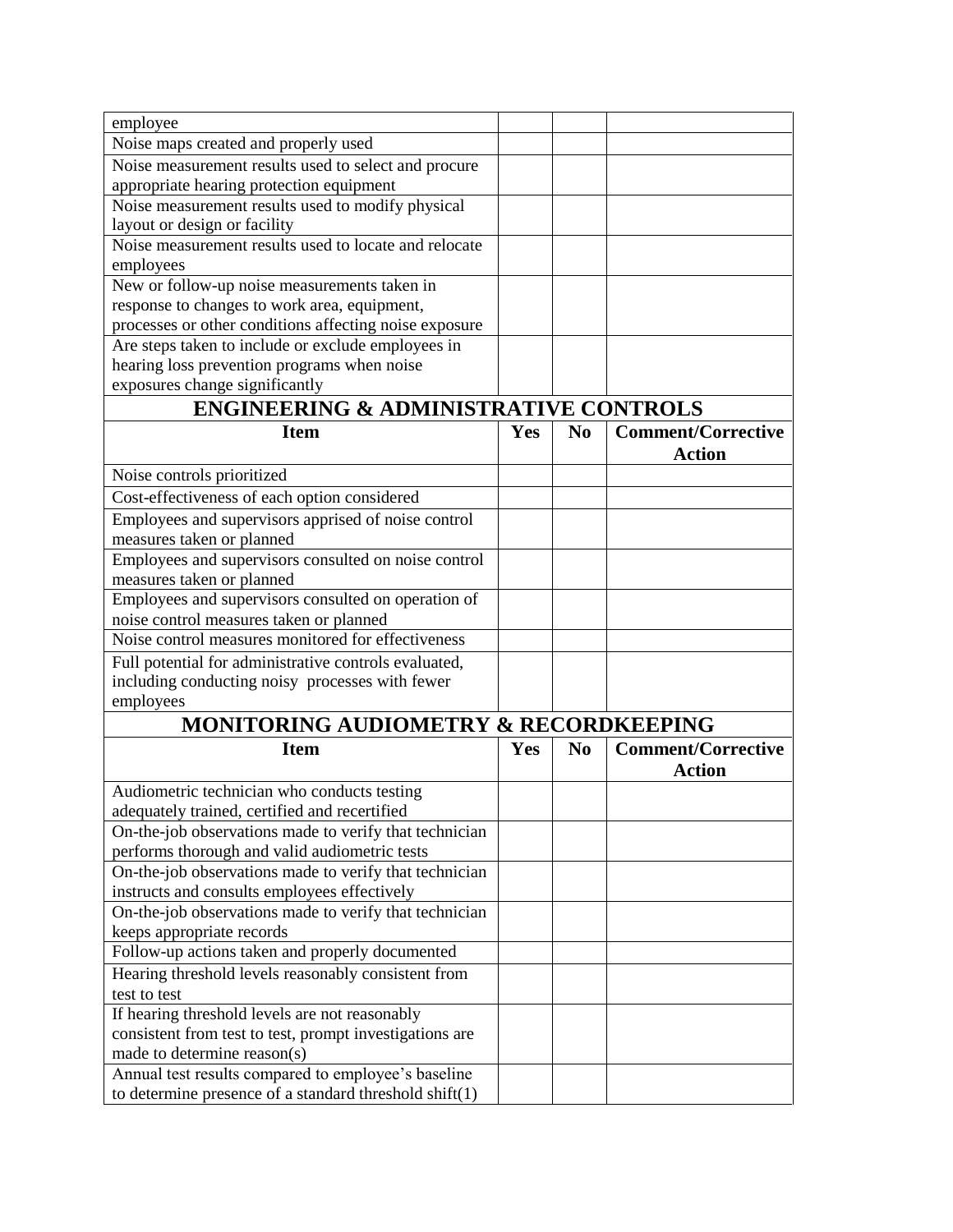| Annual incidence of standard threshold shift $(1)$ is no                                     |            |                |                           |
|----------------------------------------------------------------------------------------------|------------|----------------|---------------------------|
| greater that [fill in] percent                                                               |            |                |                           |
| If annual incidence of standard threshold $shift(1)$ is                                      |            |                |                           |
| greater that [fill in] percent, reasons are identified and                                   |            |                |                           |
| corrective actions implemented                                                               |            |                |                           |
| Audiometric trends (deteriorations) identified in both                                       |            |                |                           |
| individuals and groups of employees (NIOSH                                                   |            |                |                           |
| recommends that no more than 5% of workers show                                              |            |                |                           |
| 15 dB Significant Threshold Shift, same ear, same                                            |            |                |                           |
| frequency)                                                                                   |            |                |                           |
| Records kept to document that appropriate audiometer                                         |            |                |                           |
| calibration procedures followed                                                              |            |                |                           |
| Records kept to document that background sound                                               |            |                |                           |
| levels in audiometer room were low enough to permit                                          |            |                |                           |
| valid testing                                                                                |            |                |                           |
| Results of audiometric tests communicated to                                                 |            |                |                           |
| supervisors                                                                                  |            |                |                           |
| Results of audiometric tests communicated to                                                 |            |                |                           |
| managers                                                                                     |            |                |                           |
| Results of audiometric tests communicated to                                                 |            |                |                           |
| employees                                                                                    |            |                |                           |
| Corrective action taken if rate of no-shows for                                              |            |                |                           |
| audiometric test appointments is more than 5%                                                |            |                |                           |
| Employees experiencing standard threshold shift(1)                                           |            |                |                           |
| notified in writing within at least 21 days of                                               |            |                |                           |
| determination (NIOSH recommends immediate                                                    |            |                |                           |
|                                                                                              |            |                |                           |
|                                                                                              |            |                |                           |
| notification if retest shows 15 dB Significant<br>Threshold Shift, same ear, same frequency) |            |                |                           |
|                                                                                              |            |                |                           |
| REFERRALS FOR MEDICAL TREATMENT                                                              |            |                |                           |
| <b>Item</b>                                                                                  | <b>Yes</b> | N <sub>0</sub> | <b>Comment/Corrective</b> |
|                                                                                              |            |                | <b>Action</b>             |
| Referral procedures clearly explained                                                        |            |                |                           |
| Letters of agreement between Company ABC and                                                 |            |                |                           |
| consulting physician or audiologist have been signed                                         |            |                |                           |
| Mechanisms in place, e.g., affecting transportation,                                         |            |                |                           |
| scheduling, appointment reminders, to ensure                                                 |            |                |                           |
| employees needing evaluation or treatment actually                                           |            |                |                           |
| receive it                                                                                   |            |                |                           |
| Employees referred for treatment understand the                                              |            |                |                           |
| condition requiring treatment, the treatment needed                                          |            |                |                           |
| and the methods of obtaining it                                                              |            |                |                           |
| <b>HEARING PROTECTORS</b>                                                                    |            |                |                           |
| <b>Item</b>                                                                                  | Yes        | N <sub>0</sub> | <b>Comment/Corrective</b> |
|                                                                                              |            |                | <b>Action</b>             |
| Hearing protectors made available to employees                                               |            |                |                           |
| whose 8-hour $TWA(2)$ noise exposure is 85dBA or                                             |            |                |                           |
| above                                                                                        |            |                |                           |
| Employees given opportunity to select from a variety                                         |            |                |                           |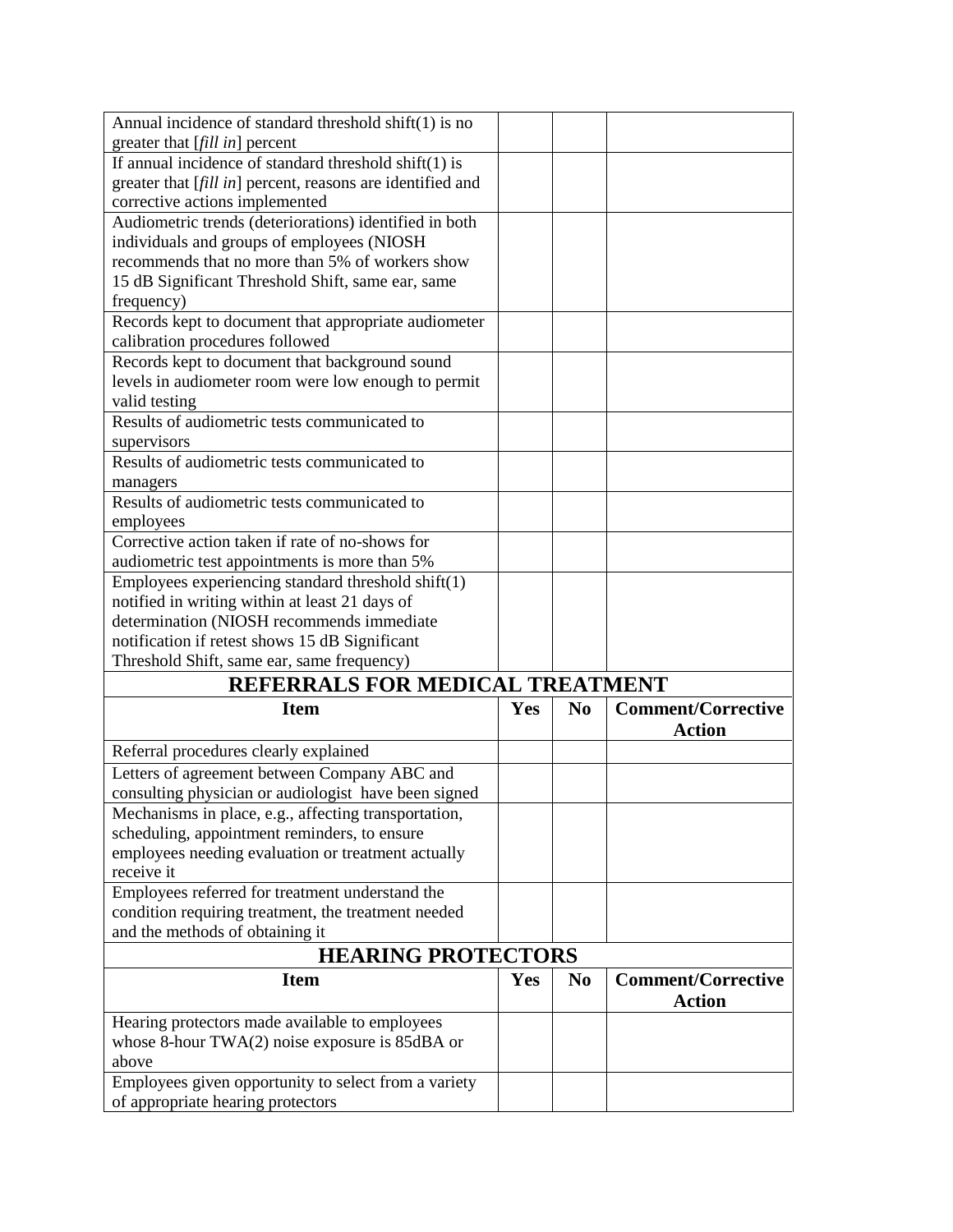| Employees fitted carefully with special attention to     |     |                |                           |
|----------------------------------------------------------|-----|----------------|---------------------------|
| comfort                                                  |     |                |                           |
| Employees receive thorough initial training              |     |                |                           |
| Employees receive thorough training at least once a      |     |                |                           |
| year                                                     |     |                |                           |
| Protectors checked regularly for wear or defects         |     |                |                           |
| Protectors found to have wear or defect are              |     |                |                           |
| immediately replaced                                     |     |                |                           |
| Replacements readily available to employees that use     |     |                |                           |
| disposable hearing protectors                            |     |                |                           |
| Employees understand and apply proper hearing            |     |                |                           |
| protector hygiene practices                              |     |                |                           |
| Appropriate corrective actions are taken and treatment   |     |                |                           |
| provided when employees develop ear infections or        |     |                |                           |
| irritation as a result of using hearing protectors       |     |                |                           |
| Alternative types of hearing protectors considered in    |     |                |                           |
| response to problems with current equipment              |     |                |                           |
| New types of potentially more effective hearing          |     |                |                           |
| protectors considered as they become available           |     |                |                           |
| Employees who experience noise-induced hearing loss      |     |                |                           |
| receive appropriate counseling                           |     |                |                           |
| Individuals who fit and supervise wearing of hearing     |     |                |                           |
| protectors are competent to perform these functions      |     |                |                           |
| and deal with hearing protector problems that may        |     |                |                           |
| arise                                                    |     |                |                           |
| Immediate action is taken in response to employee        |     |                |                           |
| complaints about hearing protectors-including            |     |                |                           |
| complaints about comfort, interference on ability to do  |     |                |                           |
| the job, interference with ability to hear instructions, |     |                |                           |
| warning signals, etc.                                    |     |                |                           |
| Employees that engage in noisy activities outside the    |     |                |                           |
| job encouraged to take their hearing protectors home     |     |                |                           |
| Effectiveness of hearing protector program regularly     |     |                |                           |
| evaluated                                                |     |                |                           |
| At-the-ear protection levels evaluated to ensure that    |     |                |                           |
| over or under protection is balanced according to        |     |                |                           |
| anticipated ambient noise levels                         |     |                |                           |
| Each user of a hearing protector required to             |     |                |                           |
| demonstrate understanding of how to use and care for     |     |                |                           |
| the protector                                            |     |                |                           |
| Records kept to show that e ach user of a hearing        |     |                |                           |
| protector has demonstrated understanding of how to       |     |                |                           |
| use and care for the protector                           |     |                |                           |
| PROGRAM ADMINISTRATION                                   |     |                |                           |
| <b>Item</b>                                              | Yes | N <sub>0</sub> | <b>Comment/Corrective</b> |
|                                                          |     |                | <b>Action</b>             |
|                                                          |     |                |                           |
| Program modified in response to changes in OSHA,         |     |                |                           |
| other federal or state regulations                       |     |                |                           |
| Copies of Program and related documents kept at ABC      |     |                |                           |